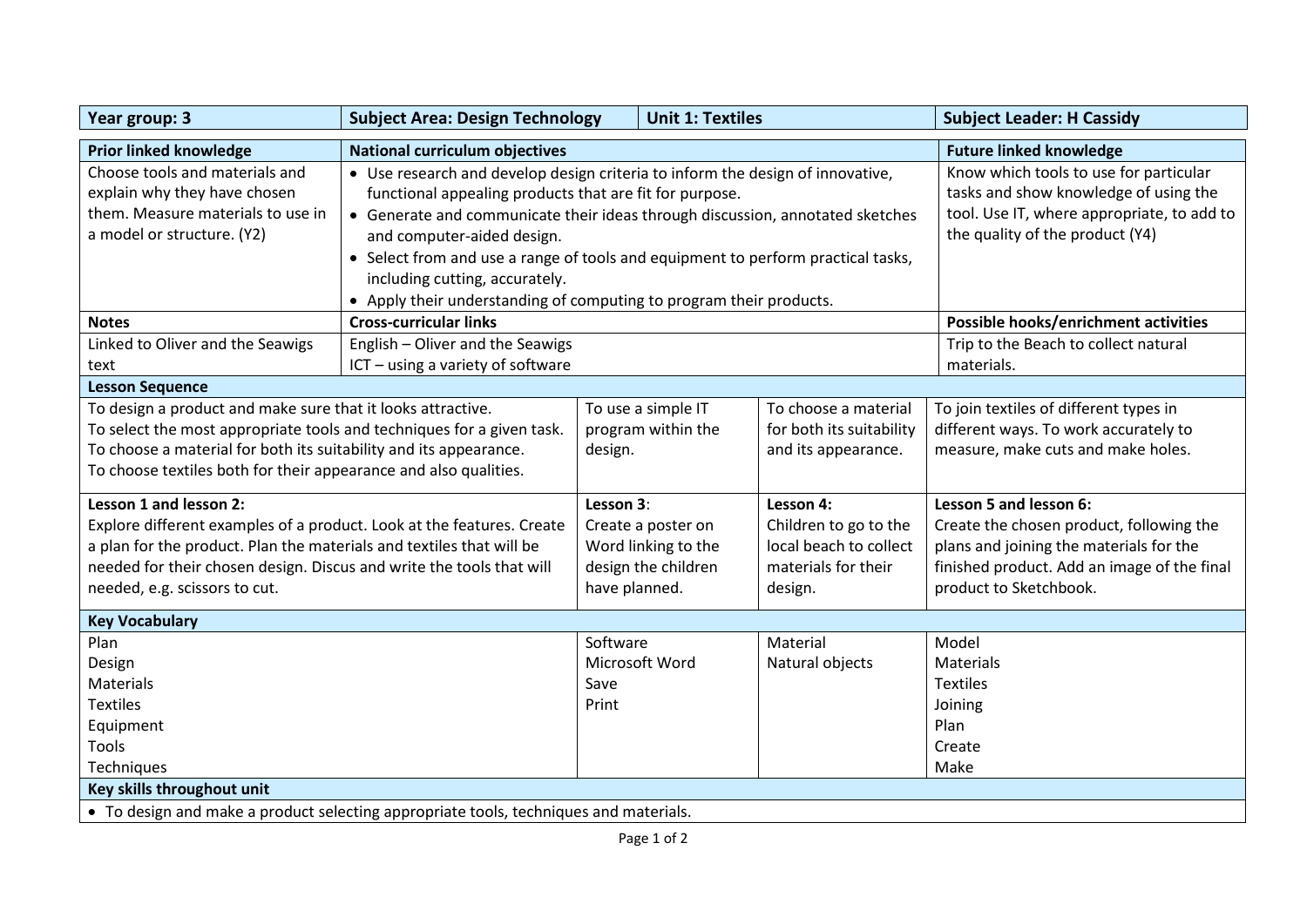• To generate ideas through discussion and creating a plan with annotated sketches.

• To use a simple IT program within the design.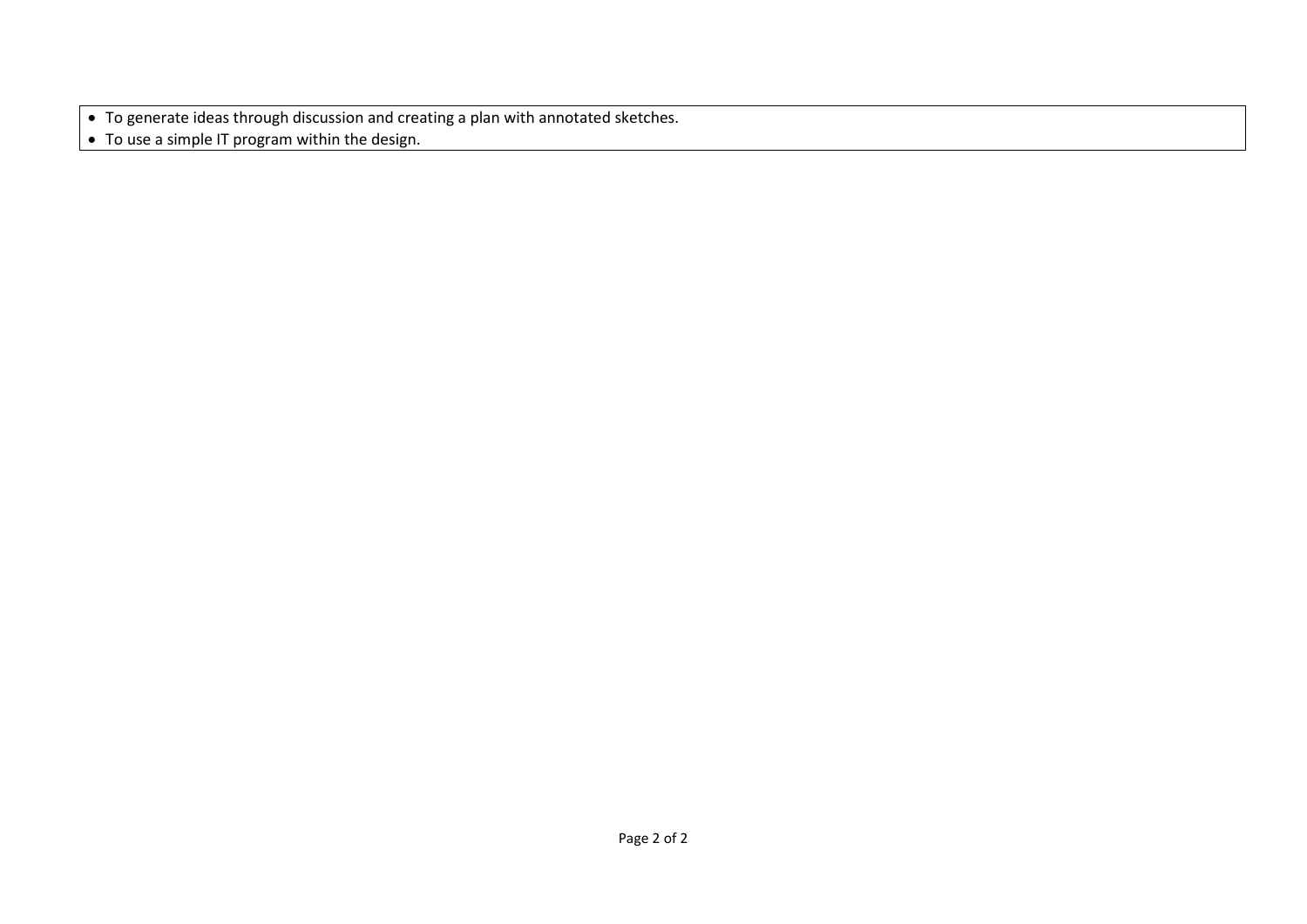| Year group: 3                                                                                                                                                                                    | <b>Subject Area: Design Technology</b>                                                                                                                                                                                                                                                                                                                                                                                                                                                                                                                                                                                                                                                                                                                                                                                                                                                                                        | Unit 2 - Mechanisms Pneumatic Systems    | <b>Subject Leader: H Cassidy</b>            |  |
|--------------------------------------------------------------------------------------------------------------------------------------------------------------------------------------------------|-------------------------------------------------------------------------------------------------------------------------------------------------------------------------------------------------------------------------------------------------------------------------------------------------------------------------------------------------------------------------------------------------------------------------------------------------------------------------------------------------------------------------------------------------------------------------------------------------------------------------------------------------------------------------------------------------------------------------------------------------------------------------------------------------------------------------------------------------------------------------------------------------------------------------------|------------------------------------------|---------------------------------------------|--|
| <b>Prior linked knowledge</b>                                                                                                                                                                    | <b>National curriculum objectives</b>                                                                                                                                                                                                                                                                                                                                                                                                                                                                                                                                                                                                                                                                                                                                                                                                                                                                                         | <b>Future linked knowledge</b>           |                                             |  |
| Explain why they have<br>chosen specific textiles.<br>Choose tools and<br>materials and explain why<br>they have been chosen.<br>Evaluate and suggest<br>improvements to their<br>own work (Y2). | Know which tools to use for a particular<br>• Use research and develop design criteria to inform the design of innovative, functional,<br>task and show knowledge of handling the<br>appealing products that are fit for purpose, aimed at particular individuals or groups.<br>tool. Know which material is likely to give<br>• Generate, develop, model and communicate their ideas.<br>the best outcome. Evaluate and suggest<br>• Select from and use a wider range of tools and equipment to perform practical tasks.<br>improvements for design (Y4).<br>Select from and use a wide range of materials and components, including construction<br>materials, textiles and ingredients, according to their functional properties and aesthetic<br>qualities. Investigate and analyse a range of existing products.<br>• Apply their understanding of how to strengthen, stiffen and reinforce more complex<br>structures. |                                          |                                             |  |
| <b>Notes</b>                                                                                                                                                                                     | <b>Cross-curricular links</b>                                                                                                                                                                                                                                                                                                                                                                                                                                                                                                                                                                                                                                                                                                                                                                                                                                                                                                 |                                          |                                             |  |
| To be populated by teachers, as they begin to use the curriculum - subject leader to then update half-termly.                                                                                    |                                                                                                                                                                                                                                                                                                                                                                                                                                                                                                                                                                                                                                                                                                                                                                                                                                                                                                                               |                                          |                                             |  |
| <b>Lesson Sequence</b>                                                                                                                                                                           |                                                                                                                                                                                                                                                                                                                                                                                                                                                                                                                                                                                                                                                                                                                                                                                                                                                                                                                               |                                          |                                             |  |
| To prove that a design meets a set criteria.<br>To follow a step-by-step plan, choosing                                                                                                          |                                                                                                                                                                                                                                                                                                                                                                                                                                                                                                                                                                                                                                                                                                                                                                                                                                                                                                                               |                                          | To explain how to improve a finished model. |  |
| To use a number of components.                                                                                                                                                                   |                                                                                                                                                                                                                                                                                                                                                                                                                                                                                                                                                                                                                                                                                                                                                                                                                                                                                                                               | the right equipment and materials.       | To know why a model has, or has not, been   |  |
| To know how to strengthen a product by stiffening a given part or                                                                                                                                |                                                                                                                                                                                                                                                                                                                                                                                                                                                                                                                                                                                                                                                                                                                                                                                                                                                                                                                               | To select the most appropriate tools and | successful.                                 |  |
|                                                                                                                                                                                                  | reinforce a part of the structure<br>techniques for a given task.                                                                                                                                                                                                                                                                                                                                                                                                                                                                                                                                                                                                                                                                                                                                                                                                                                                             |                                          |                                             |  |
| Lesson 1:                                                                                                                                                                                        | Lesson 2:                                                                                                                                                                                                                                                                                                                                                                                                                                                                                                                                                                                                                                                                                                                                                                                                                                                                                                                     | Lesson 3 and Lesson 4:                   | Lesson 5 and Lesson 6:                      |  |
| Explore different objects that                                                                                                                                                                   | Generate ideas about how to use                                                                                                                                                                                                                                                                                                                                                                                                                                                                                                                                                                                                                                                                                                                                                                                                                                                                                               | Create the model using the designs and   | Children to demonstrate their models and    |  |
| use air to make them work.                                                                                                                                                                       | simple pneumatic systems in a moving                                                                                                                                                                                                                                                                                                                                                                                                                                                                                                                                                                                                                                                                                                                                                                                                                                                                                          | step-by-step plans.                      | evaluate both the process and finished      |  |
| Discuss and understand simple                                                                                                                                                                    | model, e.g. toy or monster. Think of                                                                                                                                                                                                                                                                                                                                                                                                                                                                                                                                                                                                                                                                                                                                                                                                                                                                                          |                                          | product. Think back to the ways of          |  |
| pneumatic systems, e.g. using a                                                                                                                                                                  | ways to strengthen the products.                                                                                                                                                                                                                                                                                                                                                                                                                                                                                                                                                                                                                                                                                                                                                                                                                                                                                              |                                          | strengthening the model if necessary.       |  |
| balloon and syringe.                                                                                                                                                                             | Create a plan by drawing and                                                                                                                                                                                                                                                                                                                                                                                                                                                                                                                                                                                                                                                                                                                                                                                                                                                                                                  |                                          |                                             |  |
|                                                                                                                                                                                                  | annotating their own designs.                                                                                                                                                                                                                                                                                                                                                                                                                                                                                                                                                                                                                                                                                                                                                                                                                                                                                                 |                                          |                                             |  |
| <b>Key Vocabulary</b>                                                                                                                                                                            |                                                                                                                                                                                                                                                                                                                                                                                                                                                                                                                                                                                                                                                                                                                                                                                                                                                                                                                               |                                          |                                             |  |
| Pneumatic system                                                                                                                                                                                 | Pneumatic system                                                                                                                                                                                                                                                                                                                                                                                                                                                                                                                                                                                                                                                                                                                                                                                                                                                                                                              | Pneumatic system                         | Evaluate                                    |  |
| Movement                                                                                                                                                                                         | Movement                                                                                                                                                                                                                                                                                                                                                                                                                                                                                                                                                                                                                                                                                                                                                                                                                                                                                                                      | Movement                                 | Improvements                                |  |
| Air                                                                                                                                                                                              | Air                                                                                                                                                                                                                                                                                                                                                                                                                                                                                                                                                                                                                                                                                                                                                                                                                                                                                                                           | Air                                      | Demonstrate                                 |  |
| Syringe                                                                                                                                                                                          | Plan                                                                                                                                                                                                                                                                                                                                                                                                                                                                                                                                                                                                                                                                                                                                                                                                                                                                                                                          | Plan                                     | Strengthening                               |  |
| Balloon                                                                                                                                                                                          | Annotate                                                                                                                                                                                                                                                                                                                                                                                                                                                                                                                                                                                                                                                                                                                                                                                                                                                                                                                      | Instructions                             | Structure                                   |  |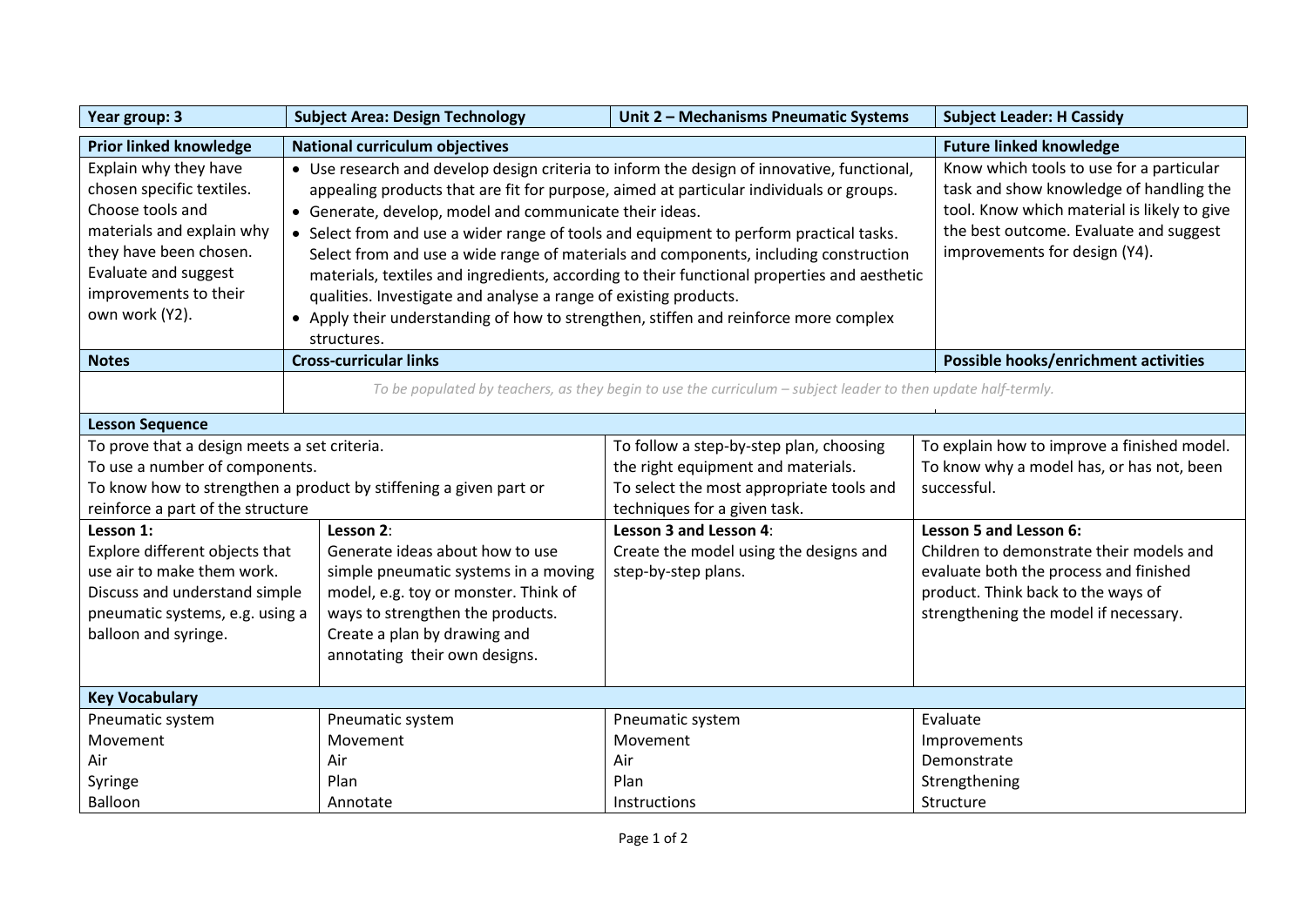|                                                                                                          | Strengthening | Tools     |  |  |
|----------------------------------------------------------------------------------------------------------|---------------|-----------|--|--|
|                                                                                                          | Structure     | Materials |  |  |
|                                                                                                          |               | Equipment |  |  |
| Key skills throughout unit                                                                               |               |           |  |  |
| • To select a range of appropriate tools, equipment and materials and explain why they have been chosen. |               |           |  |  |
| • To generate ideas through discussion.                                                                  |               |           |  |  |
| • To use research and develop design criteria to inform the design.                                      |               |           |  |  |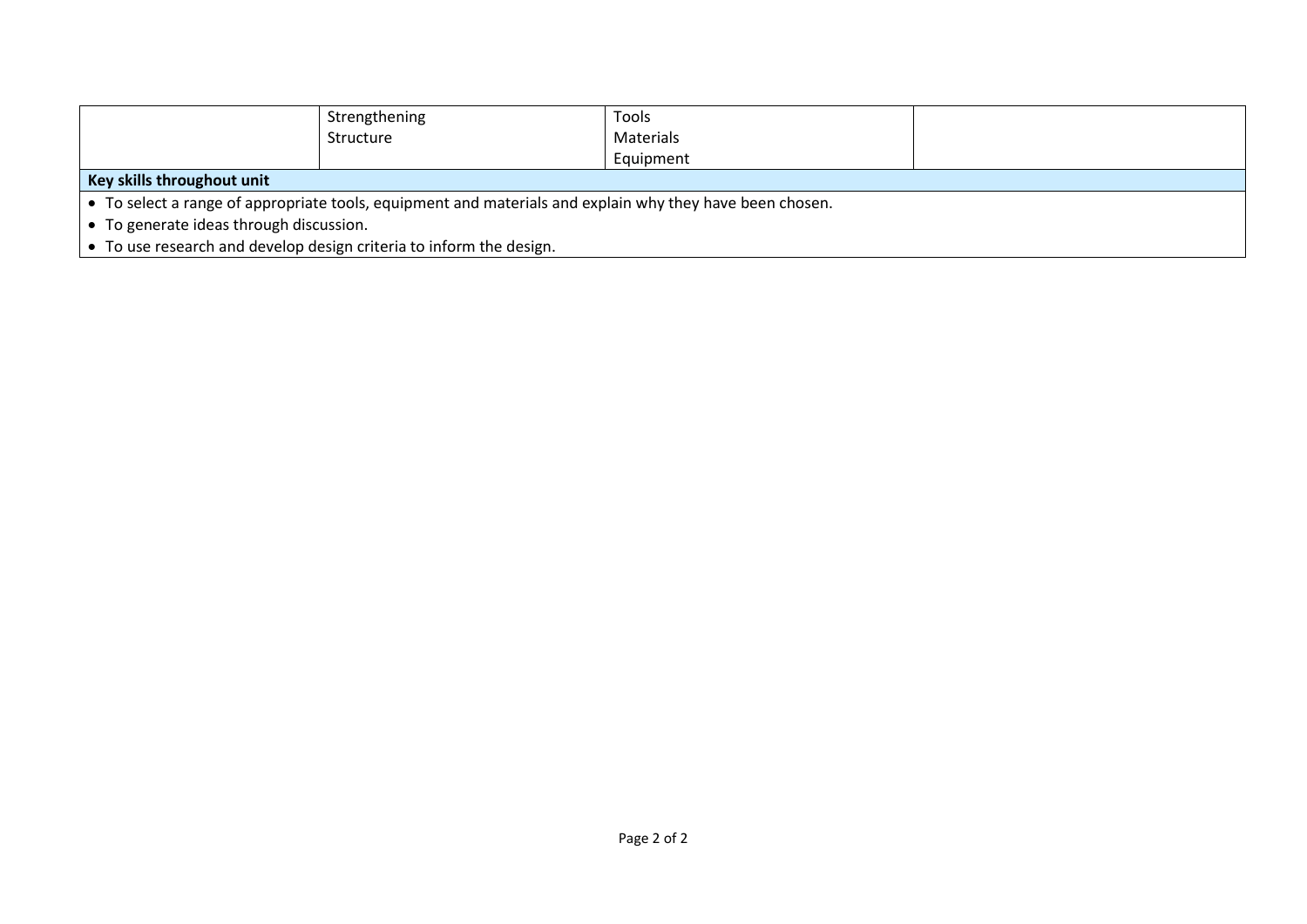| Year group: 3                                                                                                                                                                                                                                                                     | <b>Subject Area: Design Technology</b>                                                                                                                                                                                                                                                                                                                                                                                                                                               |                                    | Unit 3 - Food Technology                                                                                                                                                                             |                                                  | <b>Subject Leader: H Cassidy</b>                                                                                                                                                                                                                                                                                                            |
|-----------------------------------------------------------------------------------------------------------------------------------------------------------------------------------------------------------------------------------------------------------------------------------|--------------------------------------------------------------------------------------------------------------------------------------------------------------------------------------------------------------------------------------------------------------------------------------------------------------------------------------------------------------------------------------------------------------------------------------------------------------------------------------|------------------------------------|------------------------------------------------------------------------------------------------------------------------------------------------------------------------------------------------------|--------------------------------------------------|---------------------------------------------------------------------------------------------------------------------------------------------------------------------------------------------------------------------------------------------------------------------------------------------------------------------------------------------|
| <b>Prior linked knowledge</b>                                                                                                                                                                                                                                                     | <b>National curriculum objectives</b>                                                                                                                                                                                                                                                                                                                                                                                                                                                |                                    |                                                                                                                                                                                                      |                                                  | <b>Future linked knowledge</b>                                                                                                                                                                                                                                                                                                              |
| Weigh ingredients to use in a<br>recipe. Describe the ingredients<br>used when making a dish or cake.<br>Explain what it means to be<br>hygienic (Y2).                                                                                                                            | • Understand and apply the principles of a healthy and varied diet.<br>• Prepare and cook a variety of predominantly savoury dishes using a range of cooking<br>techniques.<br>designed (Y4).<br>• Understand seasonality and know where and how a variety of ingredients are grown,<br>reared, caught and processed.<br>• Select from and use a wider range of tools and equipment to perform practical tasks,<br>for example, cutting, shaping, joining and finishing, accurately. |                                    |                                                                                                                                                                                                      |                                                  | Know how to be both hygienic and safe<br>when using food. Bring a creative<br>element to the food product being                                                                                                                                                                                                                             |
| <b>Notes</b>                                                                                                                                                                                                                                                                      | <b>Cross-curricular links</b>                                                                                                                                                                                                                                                                                                                                                                                                                                                        |                                    |                                                                                                                                                                                                      |                                                  | Possible hooks/enrichment activities                                                                                                                                                                                                                                                                                                        |
|                                                                                                                                                                                                                                                                                   | Maths: Geometry - measurement<br>To be populated by teachers, as they begin to use the curriculum – subject leader to then update half-termly.                                                                                                                                                                                                                                                                                                                                       |                                    |                                                                                                                                                                                                      |                                                  |                                                                                                                                                                                                                                                                                                                                             |
| <b>Lesson Sequence</b>                                                                                                                                                                                                                                                            |                                                                                                                                                                                                                                                                                                                                                                                                                                                                                      |                                    |                                                                                                                                                                                                      |                                                  |                                                                                                                                                                                                                                                                                                                                             |
| To understand the principles of a<br>health and varied diet.<br>To talk about which food is<br>healthy and which food is not.<br>Lesson 1/2:<br>Explore the principles of a<br>healthy and varied diet. Look at<br>the food groups and nutritional<br>information food has on the | To know when food is ready for<br>harvesting<br>Lesson 3:<br>Discuss where our food comes<br>from and how certain foods are<br>made, e.g. crops, wheat used to<br>make bread. Understand how and                                                                                                                                                                                                                                                                                     | Lesson 4:                          | To plan a predominantly savoury dish.<br>Discuss the terms savoury and sweet<br>dishes, look at two different dishes<br>and compare the cooking techniques,<br>e.g. jam/fruit tarts and soup. Plan a | create a dish<br>Lesson 5/6:                     | To prepare and cook a savoury dish.<br>To describe how food ingredients come together<br>To weigh out ingredients and follow a given recipe to<br>Recap hygiene and safety when handling, preparing<br>and making food. Measure ingredients accurately<br>and follow the recipe carefully. Add an image of the<br>food to art and DT books. |
| body.                                                                                                                                                                                                                                                                             | when certain foods are ready for<br>harvesting, e.g. months/seasons                                                                                                                                                                                                                                                                                                                                                                                                                  |                                    | recipe, looking at the ingredients and<br>equipment needed.                                                                                                                                          |                                                  |                                                                                                                                                                                                                                                                                                                                             |
| <b>Key Vocabulary</b>                                                                                                                                                                                                                                                             |                                                                                                                                                                                                                                                                                                                                                                                                                                                                                      |                                    |                                                                                                                                                                                                      |                                                  |                                                                                                                                                                                                                                                                                                                                             |
| Healthy<br>Varied diet<br>Balanced<br>Nutrition<br>Eat well plate                                                                                                                                                                                                                 | Farms<br>Farmers<br>Fishing<br>Fields<br>Crops                                                                                                                                                                                                                                                                                                                                                                                                                                       | Savoury<br>Sweet<br>Recipe<br>Plan | Cooking techniques                                                                                                                                                                                   | Recipe<br>Hygiene<br>Safety<br>Handle<br>Prepare |                                                                                                                                                                                                                                                                                                                                             |
| Food groups<br>Fruit and vegetables                                                                                                                                                                                                                                               | Harvesting<br>Combine harvester                                                                                                                                                                                                                                                                                                                                                                                                                                                      |                                    | Ingredients<br>Equipment                                                                                                                                                                             | Make<br>Measure                                  |                                                                                                                                                                                                                                                                                                                                             |